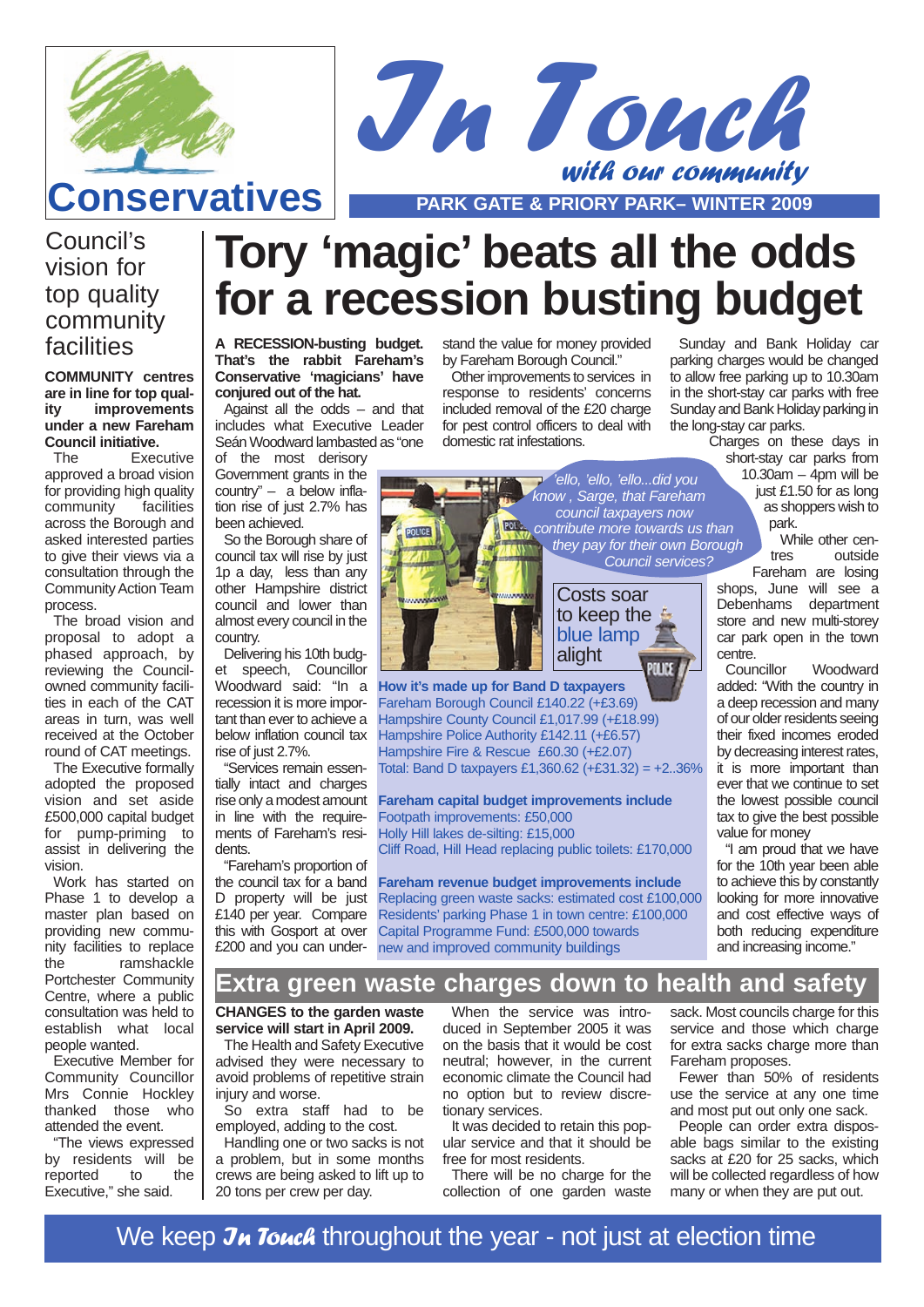



**Closed for the crunch** The eastern part of Locks Heath Shopping Centre car park is still fenced off.

Councillor Marian Ellerton said: "Since the site received planning permission for restoration – in tandem with that for the new shopping parade – we have been pressing for it to be brought back Into use.

"In view of the present crunch, it seems likely that neither of these projects will come to fruition until the financial climate improves."

#### **Inconvenience**

The Shopping Centre toilets have reopened after two weeks' closure in January for refurbishment.

Councillor Marian Ellerton said: "This was an unavoidable inconvenience to all the visitors, but they do get a high usage.

"While the cleaning contractors strive to keep them clean, a high usage means a lot of wear on the fittings.

"Our thanks to the shopkeepers who helped out during the closure period."

#### **CAT meeting**

The next CAT meeting in the Western Wards will be held at Sarisbury Social Club on Wednesday, March 25, when Council officers will make a presentation on 'Householders' Planning Permission'.

Ward councillors and local police will attend to answer questions.

Tell us if you have a local project in mind which may be achievable with a modest outlay,

# **Old railway on track to create fast bus route between Fareham and Gosport**



**End of the line:** The old overgrown track will be removed to clear the way for the new bus route to by-pass the congested A32 initially as far as Tichborne Way, Rowner and possibly later to Military Road.

**WORK has started to clear the overgrown former Fareham-Gosport railway line to make way for Phase 1 of the £175m Rapid Bus Transit scheme.**

Engineering, ecological and environmental surveys have been carried out and a planning application will be submitted in March.

If successful, work should start on Phase 1 in early summer and last until March 2011.

It is part of a wider plan to link Gosport, Fareham (including the proposed 10,000 homes due to be built north<br>of the town), Queen of the town), Alexandra Hospital in Cosham and Portsmouth.

It replaces the LRT tram scheme and harbour tunnel, as extra dredging needed for the new super aircraft carriers would have added £100m to the cost.

Vegetation has to be removed from the track sides and along the route from Redlands Lane bridge to create access. Bridge structures and ground conditions are being examined and surveys also include wildlife.

Councillor Marian Ellerton said: "A faster, cleaner bus service would be provided, pollution levels would be lessened by using the disused railway line, resulting in taking many of the older higher

#### **FACT FILE**

• Fareham-Gosport railway opened in 1841 and cost £404,271. Declining traffic reduced it to single track in 1934.

•It was a vital supply link during World War 2.

•It closed to passengers in 1953 and freight trains ceased in 1969.

•The bus/tram link isn't new. In 1937, experiments were carried out with a rubber-tyred petrol driven rail bus, but came to nothing.

'emissions' buses off of the road and easing congestion."

Priority will be given to a £50m section of the bus route, linking Fareham train station to Rowner. Buses will initially join the rail track in Redlands Lane near the arch, where the road will be widened around Cams Alders.

Later, the Redlands Lane access will be shut and the route will lead directly to Fareham Station.

About £20m for Phase 1 will come from the Community Infrastructure Fund.

> Marian Ellerton said many residents living near the old track were concerned about security of property, noise levels, pollution etc, all of which were addressed at the exhibitions held in the Bridgemary Sports College.

## **It's sod's law as blizzards delay hospital turf cutting**

**IT'S BEEN 25 years on the waiting list – longer than Casualty or Holby City have been running.** But Fareham's long<br>
overdue Community Community Hospital has suffered yet another delay.

This time, it was down to the weather.

Blizzards at the beginning of the month caused the traditional 'first sod digging' ceremony, due to

have taken place at the Coldeast site on February 4, to be postponed.

"Many feel this ceremony should have taken place when winter



snow was the norm," remarked Councillor David Swanbrow.

Instead of attending the ceremony to lend a hand with the turf cutting, he went out with his camera

You could say it was sod's law...

**•**Initially, it will not be a hospital in the true sense because there are no beds in Phase 1, but there will be space for a two-storey extension with beds. •The building will be of single-storey design in the

shape of a gentle curve. •It will will focus on the needs of the local community and improve patients' access to high quality health care near their homes.

to record the conditions (left) which led to its postponement to a new date.

The spadework was to have been performed by<br>Fareham Mavor Fareham Councillor Ernest Crouch, with Council Leader Seán<br>Woodward. Councillor Woodward, Swanbrow and ward Councillors Brian Bayford and Marian Ellerton in attendance.

Councillor Bayford said: "I've been campaigning for this hospital for 33 years, but will now have to wait just a little longer until a new date can be arranged."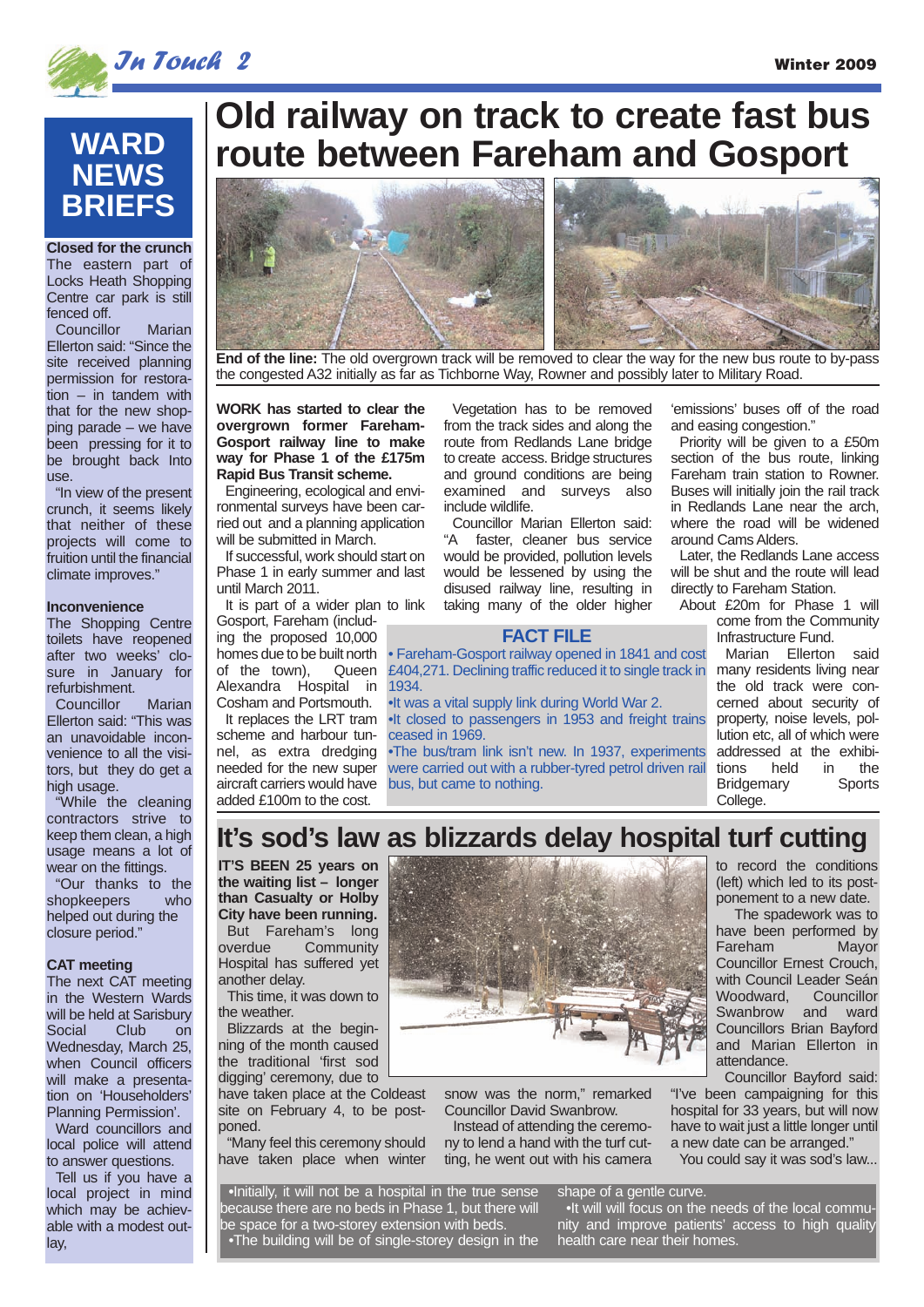

## Major police operation to crack down on burglars

#### **POLICE must protect the sanctity of people's homes against burglary.**

Hampshire Chief Constable Alex Marshall admitted burglary had shot up by 30% and 4 out of 5 burglaries were unsolved.

He launched Operation Nemesis, which involves police forces across Hampshire concentrating on catching burglars, touring areas of high risk and increasing stop and search tactics.

Police will also contact known offenders, target the hard-core repeat offenders and opportunists.

Mr Marshall warned: "If you are a burglar, we will use all modern policing tools to catch you."

#### Tiny tots entertain at Priory Park Pre-school

**THE PRE-SCHOOL group held at Priory Park Community Centre enjoyed giving their Christmas entertainment to their parents and relatives again.**

Park Gate Councillor Marian Ellerton, who enjoyed the show, congratulated the staff on their well-run and happy pre-school groups and thanked them for their contribution to the community.

Anyone wishing to



**Jolly good show:** Councillor Marian Ellerton (right) was delighted with the children's performance.

enrol their child should contact Julia Coates, Head of Pre-school on 07884 273211. The pre-school runs two sessions on all weekdays, except Wednesdays from 9.15 to 11.45 and 12.15 to 2.45.

#### **Road narrowing plan to improve safety**

**CARRIAGEWAY** may be **reduced along part of Brook Lane to improve road safety.**

The County Council is focusing on the section between Brookfield Gardens and Holland Park.

Narrowing the road will allow extra space for the footpath on the western side and calm traffic.

But it will not be enough to provide a path on the eastern side without sparking a battle with residents.

County Councillor Seán Woodward said: "The only way such a footway could be provided would be by residents offering part of their front gardens to be dedicated highway.

"This is likely to be costly and time consuming, and if contested by a resident there is no guarantee that the land could be obtained by compulsory purchase."

## Coldeast may provide new swim pool site

**A POSSIBLE alternative site for the Western swimming pool is being investigated.**

It could be built on land which may come into Fareham Council ownership at Coldeast.

Councillor Brian Bayford said: "Planning consent for the swimming pool has expired.

"Ownership of Locks Heath Shopping<br>Centre recently recently changed hands, just as the Council was reaching agreement with the previous owners."

The new owners failed to agree with the Council to lift the covenant to allow the scheme to progress.

# **PARK GATE & PRIORY PARK CONSERVATIVES**

**We are very active with social and political events and membership drives. If you would like further details, to join us, or to help in any way such as distribution of In Touch newsletters in your road, please contact your ward councillors.**

| <b>ANY PROBLEMS? WE'RE HERE TO HELP</b>                                                    | <b>WARD COUNCILLORS</b>                                                                                                                    |
|--------------------------------------------------------------------------------------------|--------------------------------------------------------------------------------------------------------------------------------------------|
| Please write the details here and give the exact location                                  | <b>IPark Gate</b><br><b>Brian Bayford</b><br>1 Camargue Close<br>Whiteley PO15 7DT<br>Tel: 01489 880740                                    |
|                                                                                            | l email:<br>bbayford@fareham.gov.uk                                                                                                        |
|                                                                                            | <b>Marian Ellerton</b><br>230 Botley Road<br>Burridge SO31 1BL<br>Tel: 01489 570774<br>email:<br>mellerton@fareham.gov.uk                  |
| <i>i</i> Address<br>'ПеІ …………………                                                           | <b>COUNTY COUNCILLOR</b>                                                                                                                   |
| Please cut this out and post it or email or phone your councillors<br>who are listed here. | <b>Fareham Sarisbury</b><br>Seán Woodward<br>8 Persian Drive<br>Whiteley PO15 7BJ<br>Tel: 01489 881030<br>email:sean.woodward@hants.gov.uk |